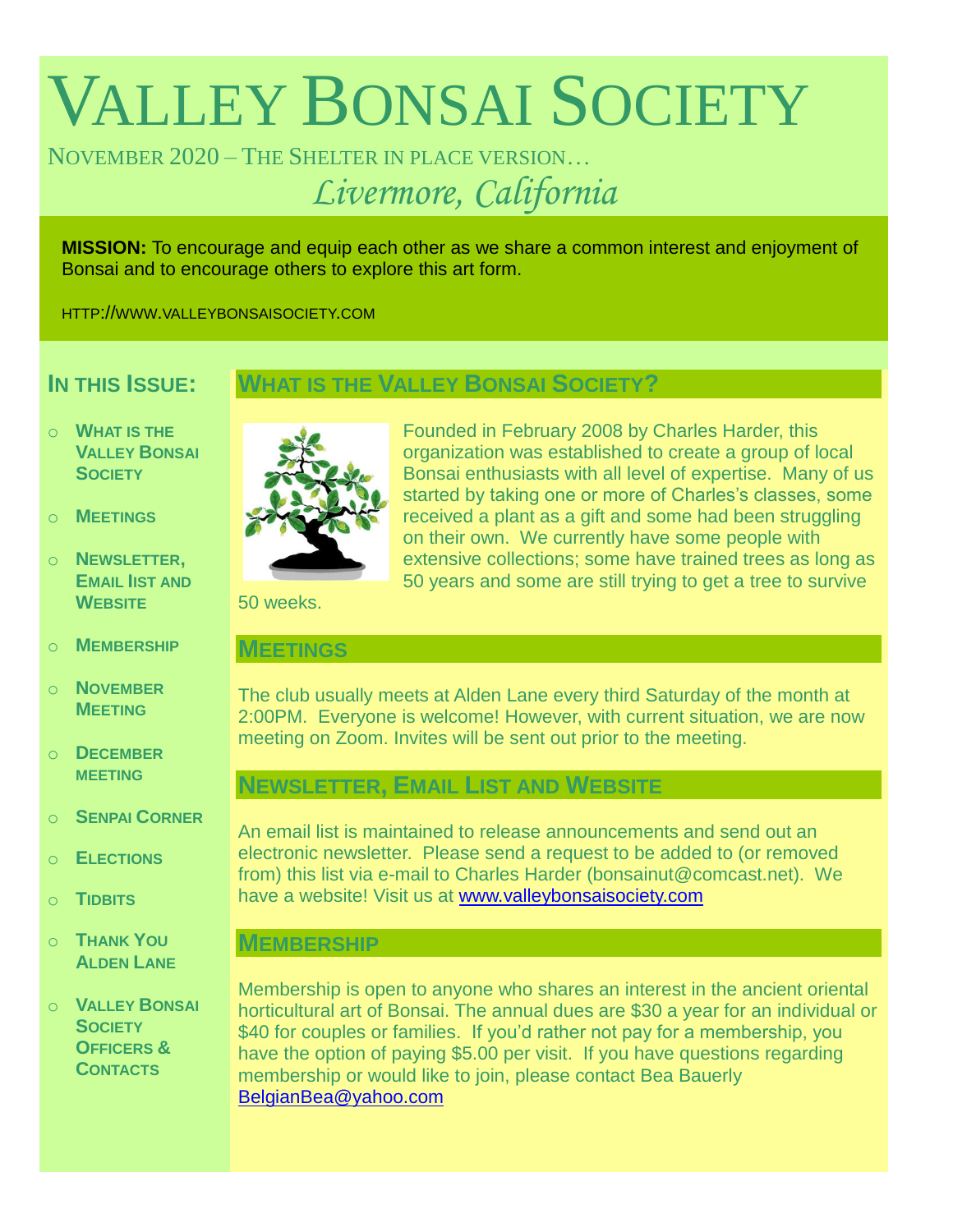# **NOVEMBER MEETING BY CHARLES**

Our November meeting was relatively short, with only a handful of people "Zooming" in. Despite the fact that it was a quick questions and answers session with well wishes for the coming holidays, we all had a great time.

#### **DECEMBER MEETING BY CHARLES**

December will also be a Zoom meeting. Because of the limitations of my laptop camera, we will use this meeting as a show-n-tell, general questions and answers session and a great opportunity to see our fellow bonsai friends.

#### **SENPAI CORNER BY CHARLES**

December is a quiet time for our trees. This is the time that we spend sharpening our tools (if you haven't been doing that already through the year) and a perfect time to evaluate our trees after the leaves have fallen off, so we can identify what needs trimming. I would also encourage you to stock up on wire, look for new pots, or read that bonsai book you've been meaning to get to all year. Stay safe and stay sane.

#### **ELECTIONS**

.

Positions on the Board are still available. Please contact Bea if you are interested.

#### **TIDBITS BY BEA**

As Charles mentioned, this is maintenance time for your tools and assessment time for your trees. Remember to dip your tools in alcohol to get rid on any bacteria or fungus. Use some steel wool to make them shiny.

This is also the time of year when I remind everybody to pay the dues. However, this year, because of the Pandemic and the fact that we have not been able to meet in person, we feel that our members have not benefitting of the full extent of their membership. So, until we can resume our meetings at Alden Lane, **we will not be charging membership fees for 2021**.



### **THANK YOU ALDEN LANE**

Thanks to Alden Lane for allowing us to meet for free at the nursery as we start up. Alden Lane Nursery has evergreen and blooming trained Bonsai specimens in many sizes for indoors and outdoor gardens. Stop in and let one of the Bonsai experts help you design your own Bonsai masterpiece from the selection of Bonsai pots and